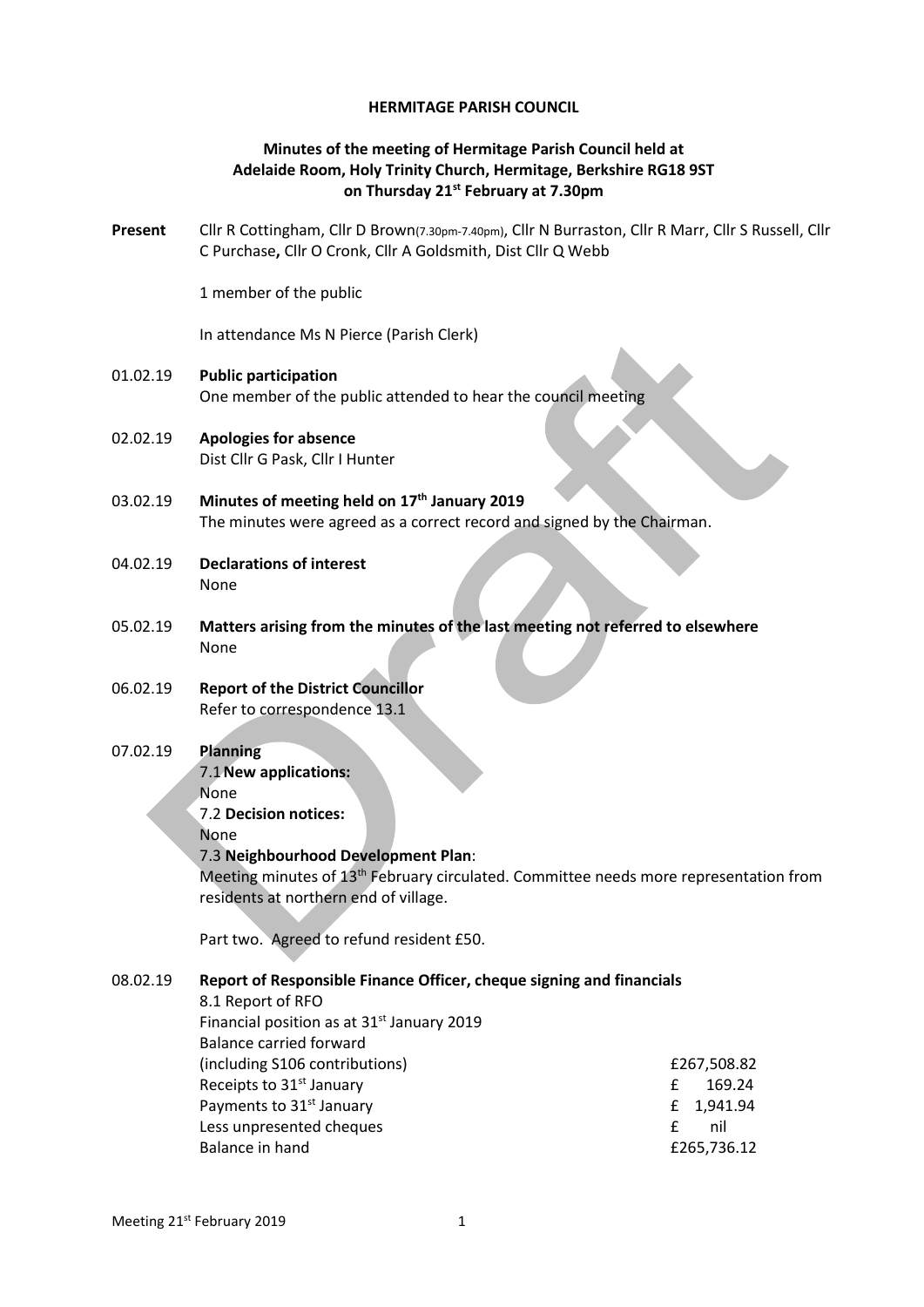| 8.2. Receipts and payments for consideration February 2019                                  |           |   |            |
|---------------------------------------------------------------------------------------------|-----------|---|------------|
| 8.2.1 Sunshine Commercial Services Ltd                                                      |           | f | 238.40     |
| 8.2.2 Grass maintenance/Contractor                                                          |           | f | 677.50     |
| 8.2.3 Cost of administration                                                                | Sal & exp | f | 580.35     |
| 8.2.4 HMRC                                                                                  | paye      | f | 124.93     |
| 8.2.5 Your space self-storage Ltd - 22/12/2018 to 7/06/2019                                 |           | f | 290.74     |
| 8.2.6 Crescent Signs, danger deep water signs                                               |           | f | 184.80     |
| 8.2.7 Cllr Russell, projector screen 122.56 projector/laptop trolley 59.95                  |           | f | 182.51     |
| 8.2.8 Castle Water, burial ground 2 <sup>nd</sup> November - 31 <sup>st</sup> December 2018 |           | f | 3.42       |
| 8.2.9 Refund                                                                                |           | f | 50.00      |
|                                                                                             | Total     |   | £ 2,332.65 |

8.3 The bank account reconciliation to 31<sup>st</sup> January 2019 was signed.

8.4 Lloyds bank deposit account roll over: £40,000 to be transferred to the Lloyds Treasurers account, following this a cheque to be raised in the sum of £40,000 payable to HPC Metro account. Unanimously agreed. This will be done on 22<sup>nd</sup> February or prior to 22nd May 2019.

8.5 Finance working party: to consider transferring £9,000 from the commuted sum to Furze Hill trees, also the cost for the fencing in Furze Hill: ongoing

8.6 Grants discussed 2019 – 20: Appendix 1

8.7 Budget 2019/20: ongoing.

8.8 Storage facility: Cllr Burraston and Clerk to visit and make recommendations.

#### 09.02.19 **Burial ground**

9.1 Procedures to be updated.

#### 10.02.19 **Highways**

10.1 Potential extinguishment of public footpaths and bridleways project: Cllr Cronk has reviewed and confirmed accuracy. Resident has walked all footpaths and photos of repairs required received by Clerk.

10.2 HPC responded to Paul Goddard's letter of 11<sup>th</sup> January on 20<sup>th</sup> February. 10.3 Speed indicator Device (SID) deployment: report received from Cllr Purchase. Further deployment discussed. Hermitage Parish Council thanks Alan Dunkerton for his support over many years.

### 11 02.19 **Environment**

11.1 Recreation ground: grass at 'hole' growing perfectly, to advise SCS to remove orange surround. Clerk

11.2 Furze Hill: dogs are soiling around fitness equipment, residents are asked to please use bins provided. Thursday team has dealt with several leaning dead trees. 25 volunteers from WBCS weeded the hedges above recreation ground and in front of the MUGA. Brambles in the middle of the meadow removed and cleared vegetation from fencing in preparation for repairs.

11.3 Cllr Russell carried out February playground and defibrillator inspections. Cllr Burraston to carry out March inspection. Cllr Marr provided an update on welding works at Pinewood Park.

11.3.1 Annual inspection quotation budget agreed up to £500. Unanimously agreed. 11.4 Quotations for recreation ground maintenance: contractor for the next three years unanimously agreed.

11.5 Contractor to commence works on fencing w/c March  $4<sup>th</sup>$ .

#### 12.02.19 **Non-environmental matters**